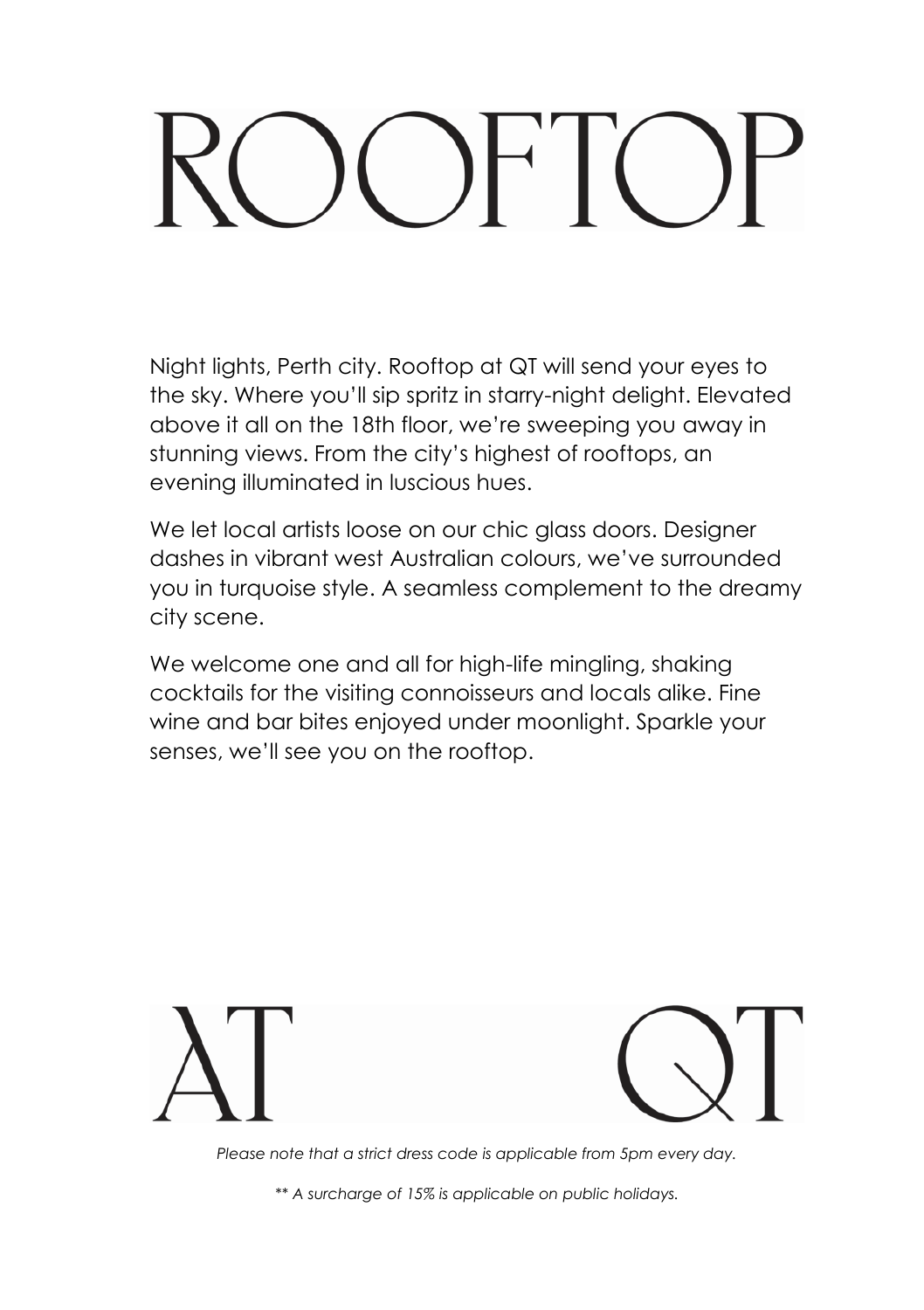#### **ROOFTOP BITES**

| <b>ITALIAN OLIVES</b><br>Olives + Lemon + Garlic + Chilli                                                          | 10                 |
|--------------------------------------------------------------------------------------------------------------------|--------------------|
| <b>ROASTED SPICED NUTS</b><br>Rosemary + Saltbush                                                                  | 13                 |
| <b>NATURAL OYSTERS</b><br>Lemon                                                                                    | Half 30   Dozen 60 |
| <b>CAULIFLOWER &amp; PUMPKIN</b><br>Hummus + Crispy Chickpea + Pickled Cabbage + Falafel + Sumac + Mint            | 18                 |
| <b>CHEESEBURGER SPRING ROLLS</b><br>QT Sauce                                                                       | 16                 |
| <b>CORN &amp; JALAPENO MOZZARELLA ARANCINI</b><br>Pecorino + Chipotle Aioli                                        | 16                 |
| <b>SALT &amp; PEPPER SQUID</b><br>Sriracha Aioli + Chilli + Spring Onion + Coriander                               | 18                 |
| <b>MARGARITA STONE BAKED PIZZA</b><br>Fior Di Latte + Pecorino + Basil + Extra Virgin Olive Oil                    | 24                 |
| <b>PEPPERONI STONE BAKED PIZZA</b><br>San Marzano Tomato + Mozzarella + Pepperoni                                  | 26                 |
| <b>QT BEEF BURGER</b><br>Pasture Fed Beef + Cheese + Pickles + Onion + Tomato + Lettuce +<br>Mustard Aioli + Fries | 28                 |
| <b>TRUFFLE FRIES</b><br>Parmesan + Truffle Oil + Garlic Aioli                                                      | 14                 |
| <b>CHEESE PLATE</b><br>Farmhouse Brie + Mauri Gorgonzola Piccante + Maffra Aged Cheddar +                          | 36                 |

Fruit Paste + Dried Fruits + Lavosh Wafers + Crisp Fruit Bread + Grissini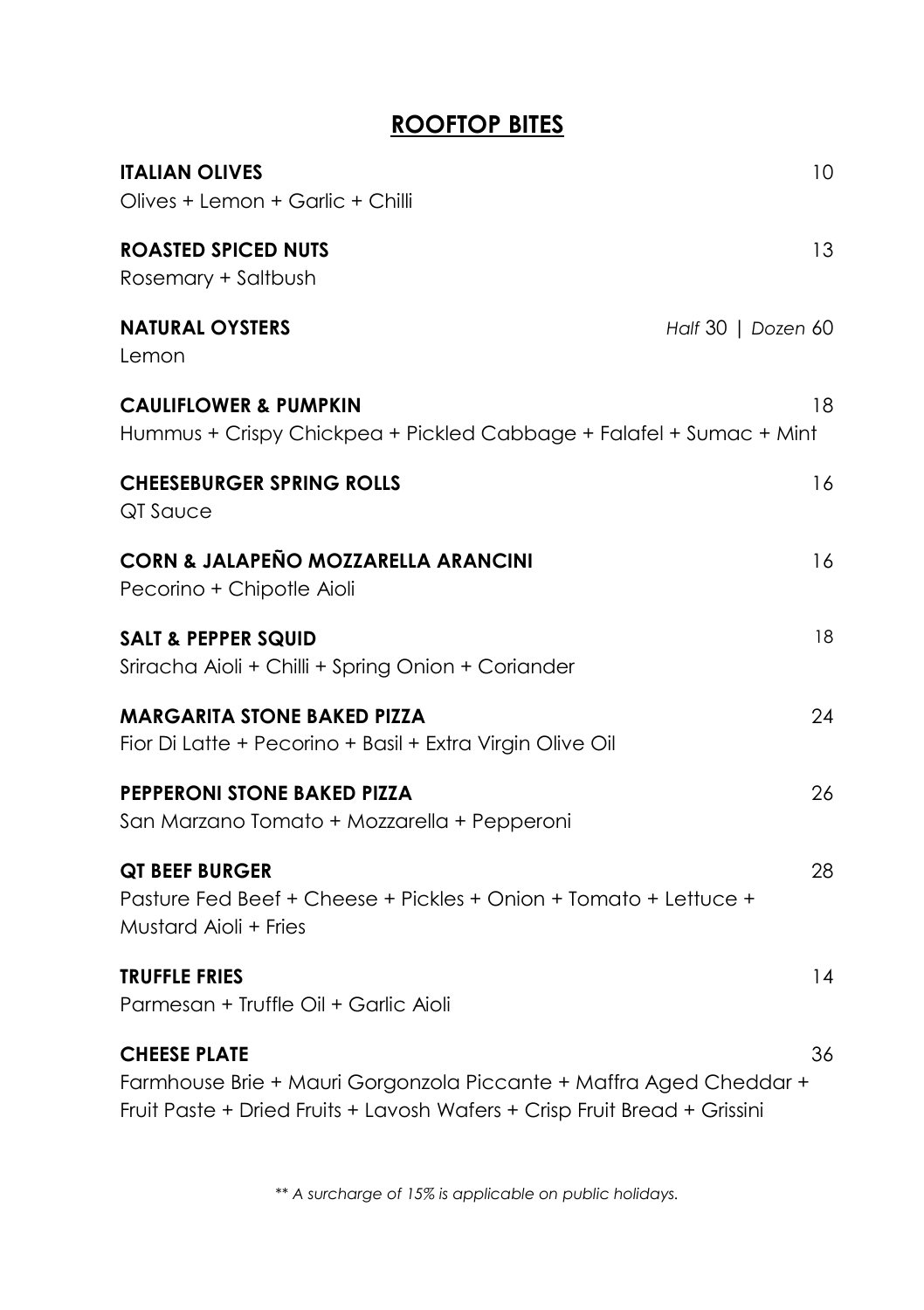# *SUNDAY SPRITZ SESSIONS*

Our new Spritz Sessions on the Rooftop at QT are the perfect way to bring your weekend frivolity to new heights. Settle in the sky, we'll slide threw newly minted Spritz specials your way as the sun sets on another WA day. Every Sunday we'll be hosting a sassy array of DJ's playing alongside some raucous instrumental talents from 4pm through to 7pm; it's an audible match made in heaven.

# **ROOFTOP SPRITZES**

*19 per glass, \*35 per jug*

# **WATERMELON SUGAR HIGH**



Belvedere Vodka + Pink Vermouth + Salted Rose Shrub + Watermelon Soda + Spanked Italian Basil *Lightly tart; watermelon forward with hints of basil & rose.*



Pampero Blanco + Manly Spirits Limoncello + Cinzano Bianco + StrangeLove Double Ginger Beer + Citrus + Star Anise *Tropical, citrusy & refreshing.*

# **GREEN LIGHT**

Tanqueray Gin + Elderflower + Green Chartreuse + Verjuice + StrangeLove Pear & Cinnamon Soda + Rosemary *Verdant, botanical & floral.* 

\**Jugs are only available on Sundays.*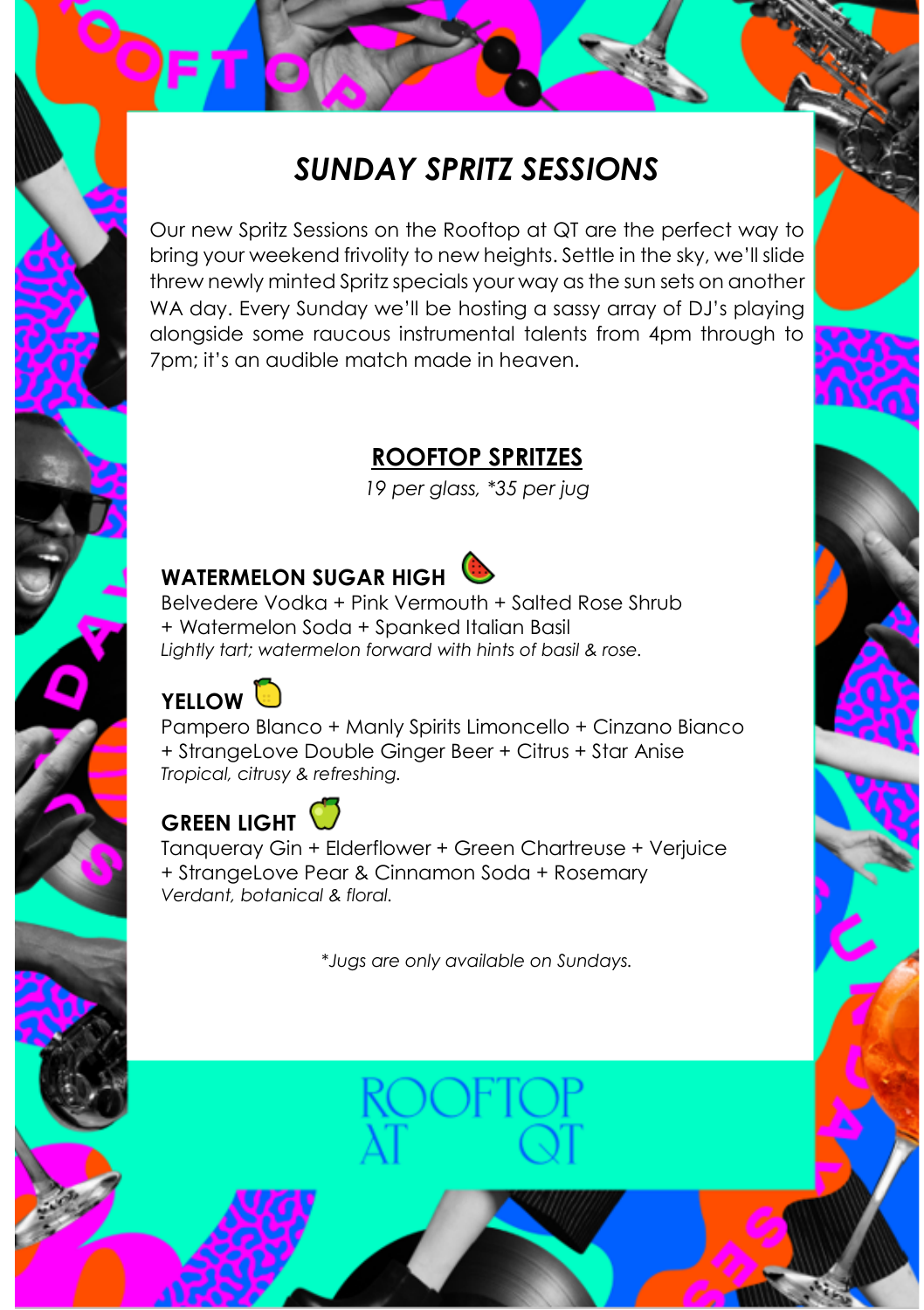#### **ROOFTOP COCKTAILS**

**SKYY HIGHBALL** SKYY Vodka + Carbonated H2O + StrangeLove Salted Grapefruit 13

**BEARDED DUCHESS** *Silky & savoury twist on the classic dry martini.* Four Pillars Olive Leaf Gin + Cinzano 1757 Dry + Casamigos Mezcal + Lavender Honey + Cardamom Bitters + Nori Solution + Bay Leaf  $22$ 

**YUZU DAISUKI** *Light, yuzu-driven, effervescent – the perfect aperitif.* Four Pillars Yuzu Gin + QT Yuzu Sake + StrangeLove Yuzu Soda + L-Disc 21

**AGUA FRESCA** *Wanderlust: refreshing, fruity, thirst-quenching.* Casamigos Blanco + Wild Strawberry Liqueur + Agave + Lime + Fresh Watermelon + Kaffir Lime Leaf 21

**PICADOR/DAISY** *A slightly spicy, slushy-style take on the margarita.* Jalapeño-infused Espolon Blanco + Ilegal Mezcal + Agave + Grand Marnier + Coconut Water + Fresh Lime  $22$ 

**PISCO DISCO** *Equatorial; sweet & sour – the perfect summery nod.* BarSol Pisco + Hennessy V.S. + Chinola Passionfruit Liqueur + Gentian + Citrus + Fermented Golden Beetroot & Prosecco Cordial 21

**COLADA FIZZ** *Inspired by the piña colada with notes of white chocolate.* Four Pillars Chaos Gin + White Chocolate + Orgeat + Pineapple Acid + Coconut Cream + Charred Coconut Flakes 23

**THE DEVIL'S BREW** *Potent & aromatic with a hint of coffee & bananas.* Hickory-smoked Pampero Añejo Rum + Bulleit Bourbon + Wattleseed Salted Banana Caramel + Coffee Vinegar + Cacao Bitters 24

**HANGOVER #2** *For the adventurous; robust, vibrant & complex.* Coconut-oil fat-washed Laird's Apple Brandy + Nuked Curry Leaf Gin + Cinzano 1757 Rosso + Campari + Pandan 24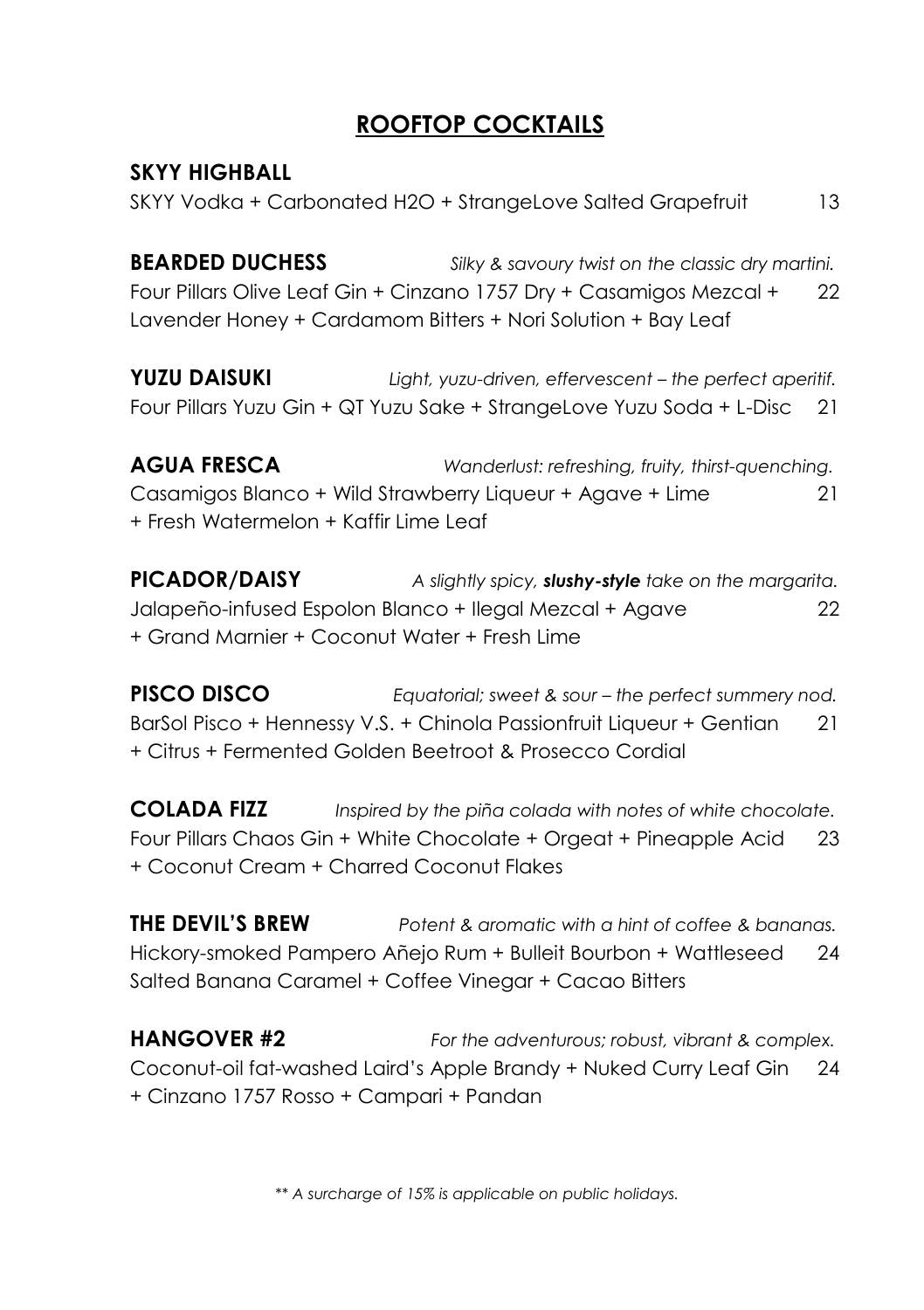### **ROOFTOP WINES**

| <b>BUBBLES</b>                                         | Gls. | Btl. |
|--------------------------------------------------------|------|------|
| Dal Zotto Prosecco King Valley, VIC                    | 12   | 63   |
| Bandini 'Extra Dry' Prosecco Veneto, ITA               |      | 65   |
| MUMM Marlborough 'Brut Prestige' Marlborough, NZ       | 15   | 70   |
| Perrier-Jouët 'Brut' NV Epernay, FRA                   | 24   | 129  |
| <b>GH Mumm 'Grand Cordon' Reims, FRA</b>               |      | 115  |
| <b>WHITE</b>                                           |      |      |
| Dal Zotto Pinot Grigio King Valley, VIC                | 13   | 58   |
| Shaw + Smith Sauvignon Blanc Adelaide Hills, SA        | 16   | 74   |
| Voyager Estate 'Coastal' Chardonnay Margaret River, WA | 16   | 75   |
| Frogmore Creek Riesling Coal River Valley, TAS         | 16   | 75   |
| <b>ROSÉ</b>                                            |      |      |
| Head Rosé Grenache 'Mataro' Barossa Valley, SA         | 14   | 63   |
| <b>RED</b>                                             |      |      |
| Tarrawarra Pinot Noir Yarra Valley, VIC                | 16   | 75   |
| Delas 'Saint-Esprit' Grenache Syrah Rhone Valley, FRA  | 15   | 69   |
| Hesketh 'Midday Somewhere Shiraz' Barossa Valley, SA   | 13   | 59   |
| Dominique Portet Cabernet Sauvignon Yarra Valley, VIC  | 14   | 65   |
| Navarro Lopez 'Tierracalar' Tempranillo Castilla, SPA  | 14   | 65   |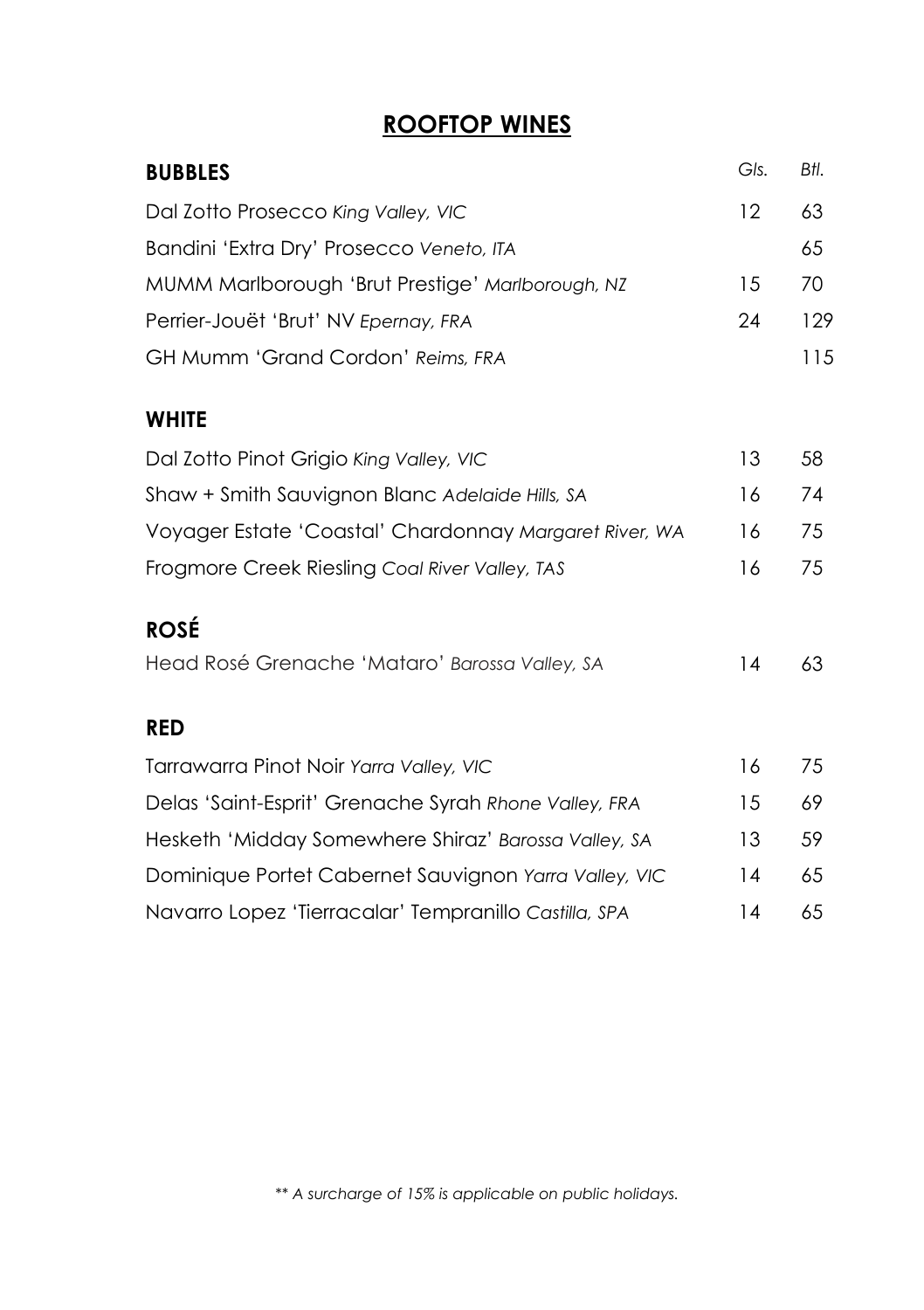## **ROOFTOP BEERS**

| <b>TAP</b>                                 | Sch.            | Pnt. |
|--------------------------------------------|-----------------|------|
| Byron Bay Premium Lager                    | 10              | 13   |
| Peroni 'Nastro Azzuro'                     | 11              | 14   |
| Heineken Lager                             | 10              | 13   |
| Gage Roads 'Single Fin' Summer Ale         | 10              | 13   |
| Little Creatures Pale Ale                  | 11              | 14   |
| Little Creatures Roger's Amble Ale         | 10              | 12   |
| White Rabbit White Ale                     | 10 <sup>°</sup> | 13   |
| <b>Blasta Myway Grapefruit-infused IPA</b> | 12              | 15   |
| Feral 'Biggie Juice' ECIPA                 | 11              | 14   |
| James Squire Orchard Crush Cider           | 11              | 13   |

#### **STUBBY**

| Asahi                                    | 11 |
|------------------------------------------|----|
| Corona                                   | 11 |
| James Boag's Premium Light               | 8  |
| Heineken 0.0                             | 8  |
| Gage Roads 'Yeah Buoy' XPA Non-Alcoholic | 9  |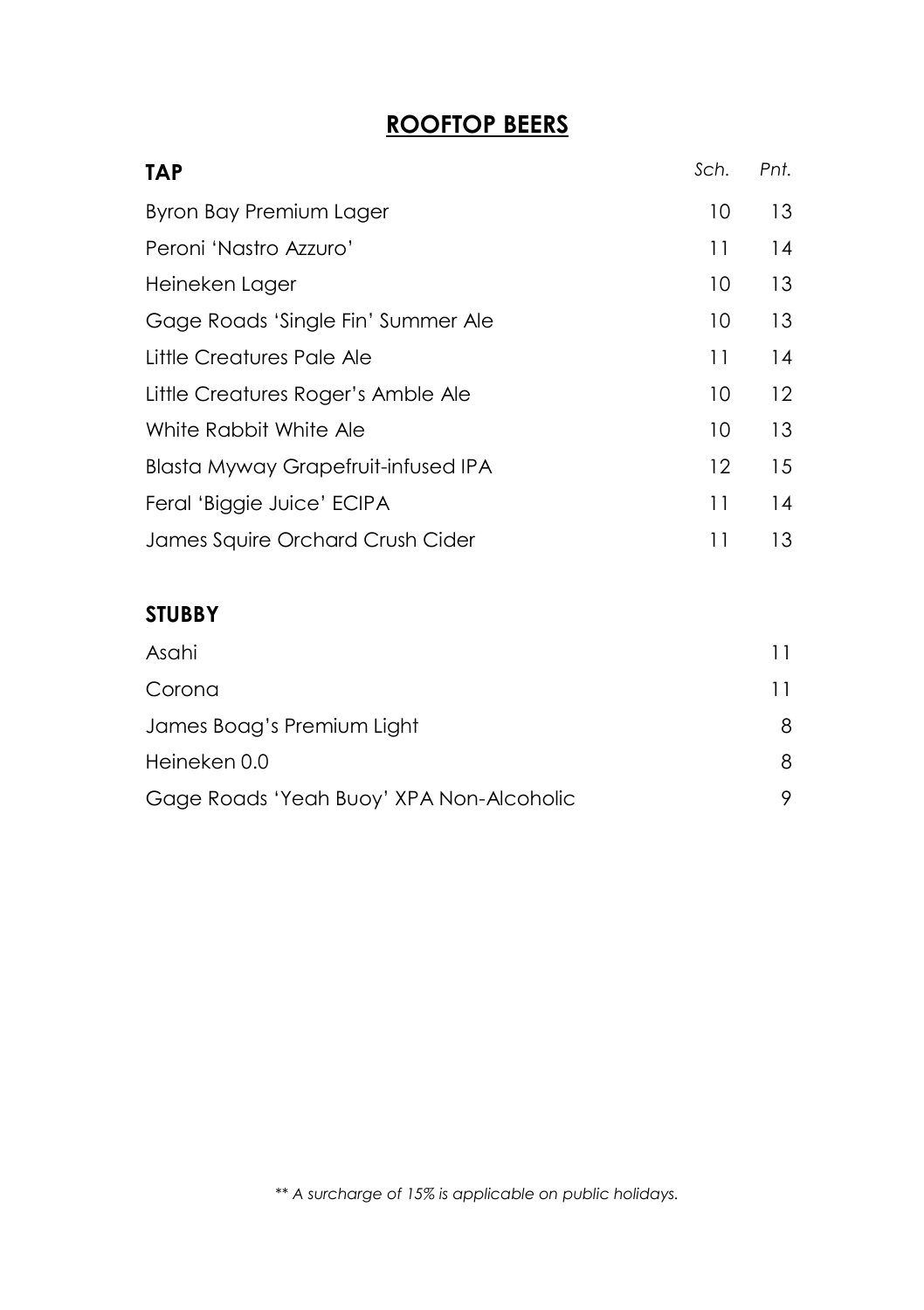#### **ROOFTOP SPIRITS**

*+2 when upgrading to premium bottled mixer/tonic*

#### **JUNIPER**

| Adelaide Hills 78 Degrees      | 15 |
|--------------------------------|----|
| Archie Rose Signature          | 14 |
| <b>Aviation Gin</b>            | 14 |
| <b>Bombay Sapphire</b>         | 12 |
| <b>Bulldog London Dry</b>      | 12 |
| <b>Elephant Gin</b>            | 19 |
| Four Pillars Bloody Shiraz     | 15 |
| Four Pillars Navy Strength     | 19 |
| Four Pillars Olive Leaf        | 15 |
| Four Pillars Spiced Negroni    | 15 |
| Four Pillars Rare Dry          | 13 |
| Four Pillars Fresh Yuzu        | 15 |
| Gin Mare                       | 15 |
| <b>Giniversity Hemp Smoked</b> | 16 |
| <b>Giniversity Botanical</b>   | 14 |
| Giniversity London Dry         | 12 |
| Green Ant Gin                  | 17 |
| Hayman's Old Tom               | 13 |
| Hayman's Sloe                  | 13 |
| Hippocampus                    | 13 |
| Hendrick's                     | 15 |
| Hendrick's Orbium              | 15 |
| Malfy 'Con Limone'             | 13 |
| Monkey 47                      | 18 |
| Old Young's 1829               | 13 |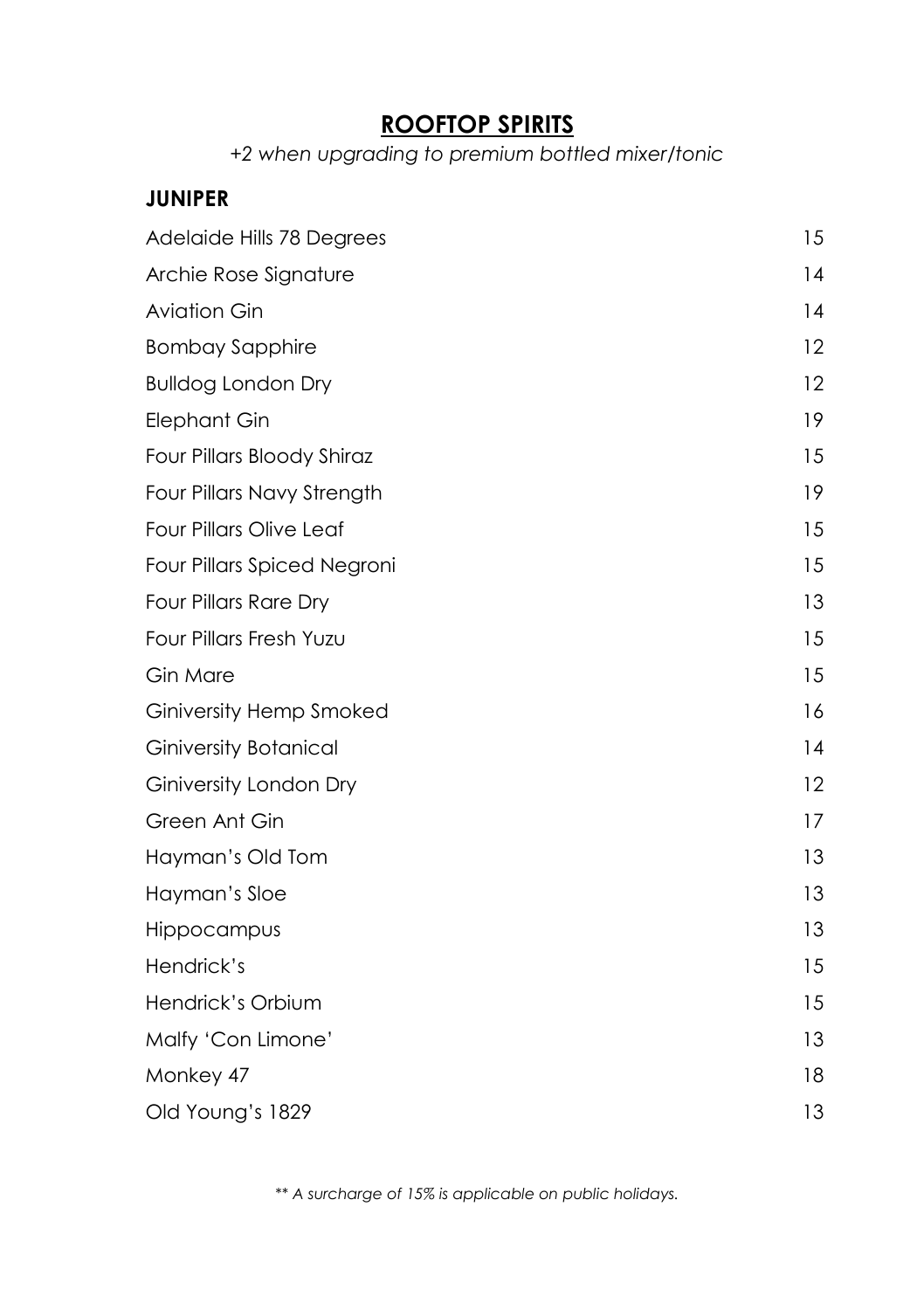| Poor Tom's Strawberry Gin | 13 |
|---------------------------|----|
| Roku                      | 13 |
| Sipsmith London Dry       | 15 |
| Sipsmith Sloe             | 17 |
| SouWester Finger Lime Gin | 16 |
| Tangueray                 | 11 |
| Tangueray No. 10          | 16 |
| Verano Watermelon Gin     | 13 |

#### **GRAIN**

| Beluga                                      | 14 |
|---------------------------------------------|----|
| <b>Belvedere</b>                            | 15 |
| Ciroc                                       | 13 |
| Grey Goose                                  | 15 |
| Haku                                        | 12 |
| Hippocampus                                 | 14 |
| Ketel One                                   | 12 |
| Ketel One Citroen                           | 12 |
| Ketel One Botanicals Cucumber & Mint        | 10 |
| Ketel One Botanicals Grapefruit & Rose      | 10 |
| Ketel One Botanicals Peach & Orange Blossom | 10 |
| Lanique Spirit of Rose                      | 13 |
| Old Young's Pure No 1                       | 13 |
| Old Young's Smoked                          | 13 |
| Old Young's Pavlova                         | 13 |
| Stolichnaya Elit                            | 15 |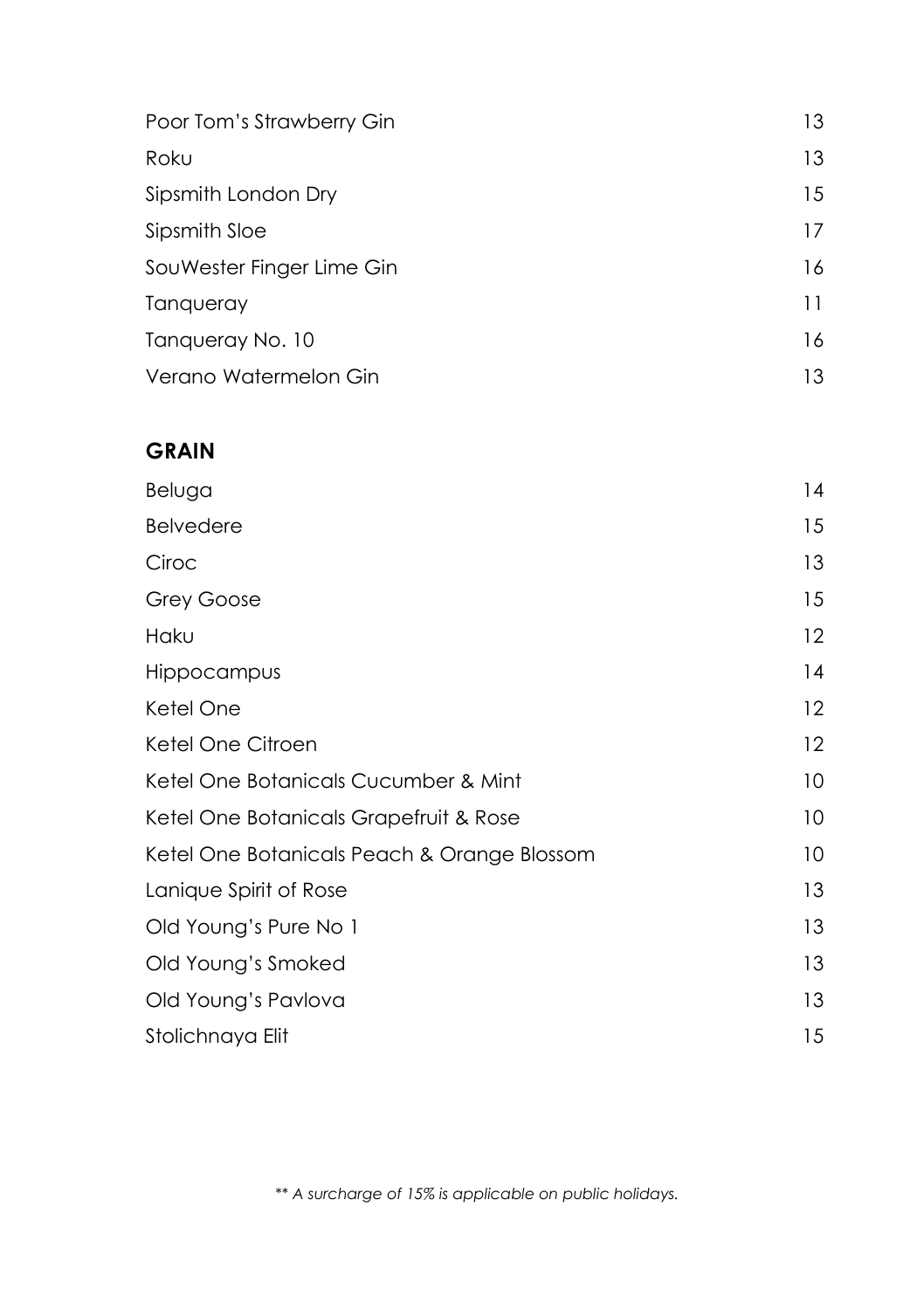#### **AGAVE**

| 1800 Coconut                  | 14 |
|-------------------------------|----|
| 1800 Anejo                    | 16 |
| Casamigos Blanco              | 13 |
| Casamigos Reposado            | 16 |
| Casamigos Anejo               | 17 |
| Casamigos Mezcal              | 18 |
| Don Julio Blanco              | 14 |
| Don Julio Reposado            | 15 |
| Don Julio Anejo               | 16 |
| Don Julio 1942                | 35 |
| Espolon Blanco                | 12 |
| Espolon Reposado              | 12 |
| Herradura Plata               | 13 |
| Herradura Reposado            | 15 |
| Herradura Anejo               | 18 |
| Herradura 'Ultra' Anejo       | 35 |
| llegal 'Joven' Mezcal         | 15 |
| Ocho 'Single Estate' Reposado | 16 |
| <b>Patron Silver</b>          | 16 |

#### **GRAPE/APPLE**

| <b>BarSol Pisco</b>           | 13              |
|-------------------------------|-----------------|
| <b>Berneroy Fine Calvados</b> | 13              |
| Hennessy VS                   | 12 <sup>°</sup> |
| <b>Hennessy VSOP</b>          | 14              |
| Hennessy XO                   | 30              |
| Laird's Apple Brandy 86       | 13              |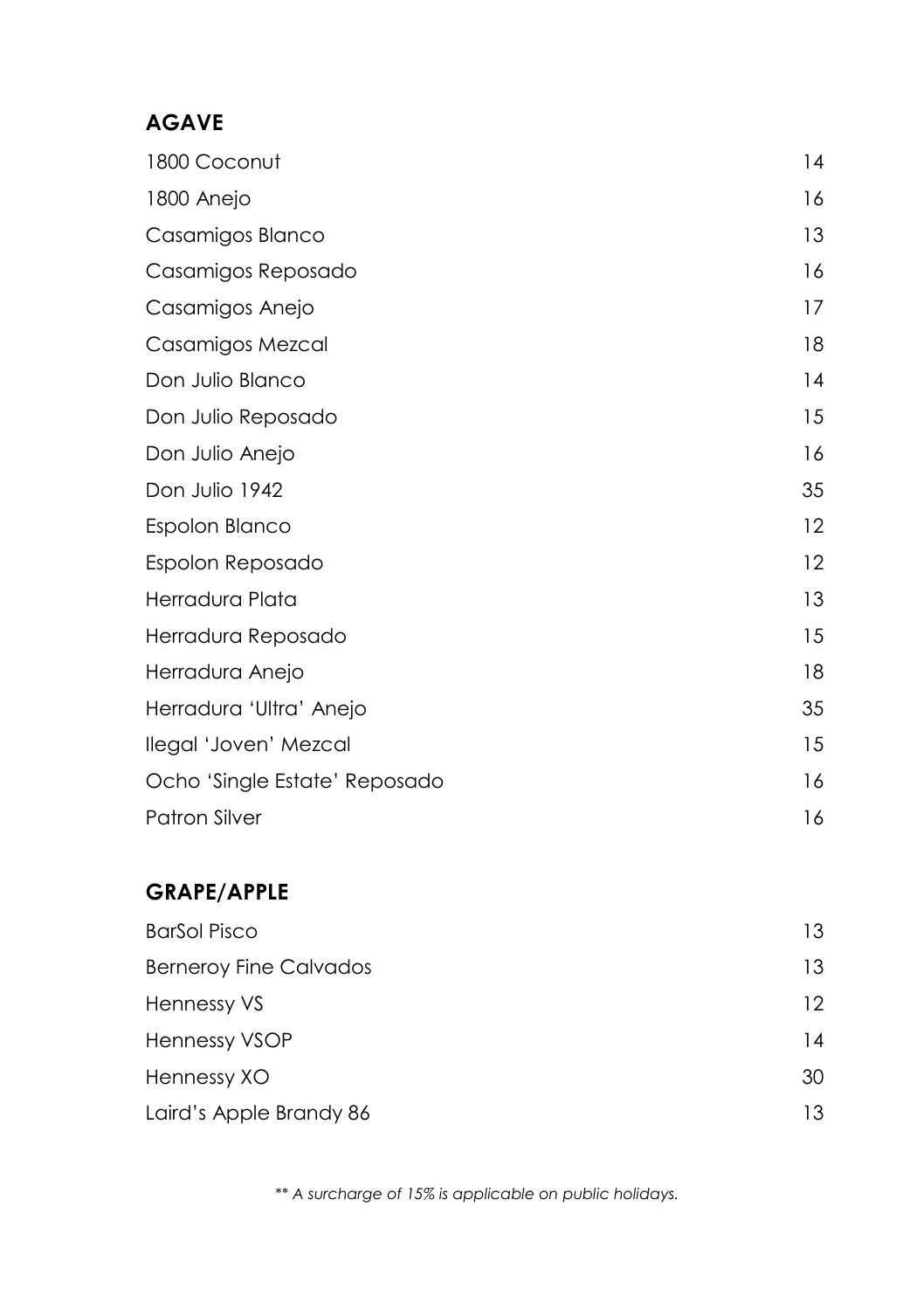#### **SUGARCANE**

| <b>Appleton Estate Reserve</b>        | 13 |
|---------------------------------------|----|
| Appleton Estate Signature             | 12 |
| <b>Bacardi Carta Blanca</b>           | 12 |
| Bacardi 8 Ocho                        | 13 |
| <b>Bati White Rum</b>                 | 12 |
| Captain Morgan Spiced                 | 12 |
| Dictador 12 YO                        | 18 |
| Diplomatico 'Reserva Exclusiva'       | 18 |
| Flor de Cana 4 YO                     | 12 |
| Flor de Cana 7 YO                     | 13 |
| Flor de Cana 12 YO                    | 14 |
| Gosling's Black Seal                  | 13 |
| Kraken Spiced                         | 12 |
| Pampero Blanco                        | 12 |
| Pampero Especial                      | 12 |
| <b>Plantation 3 Stars White</b>       | 13 |
| <b>Plantation Original Dark</b>       | 13 |
| Plantation O.F.T.D                    | 19 |
| Plantation 'Stiggins Fancy' Pineapple | 17 |
| Sailor Jerry's Spiced                 | 12 |
| Sagatiba Pura Cristalina              | 12 |
| Sagatiba Velha Cachaca                | 12 |
| Ron Zacapa 23                         | 18 |
| Ron Zacapa XO                         | 35 |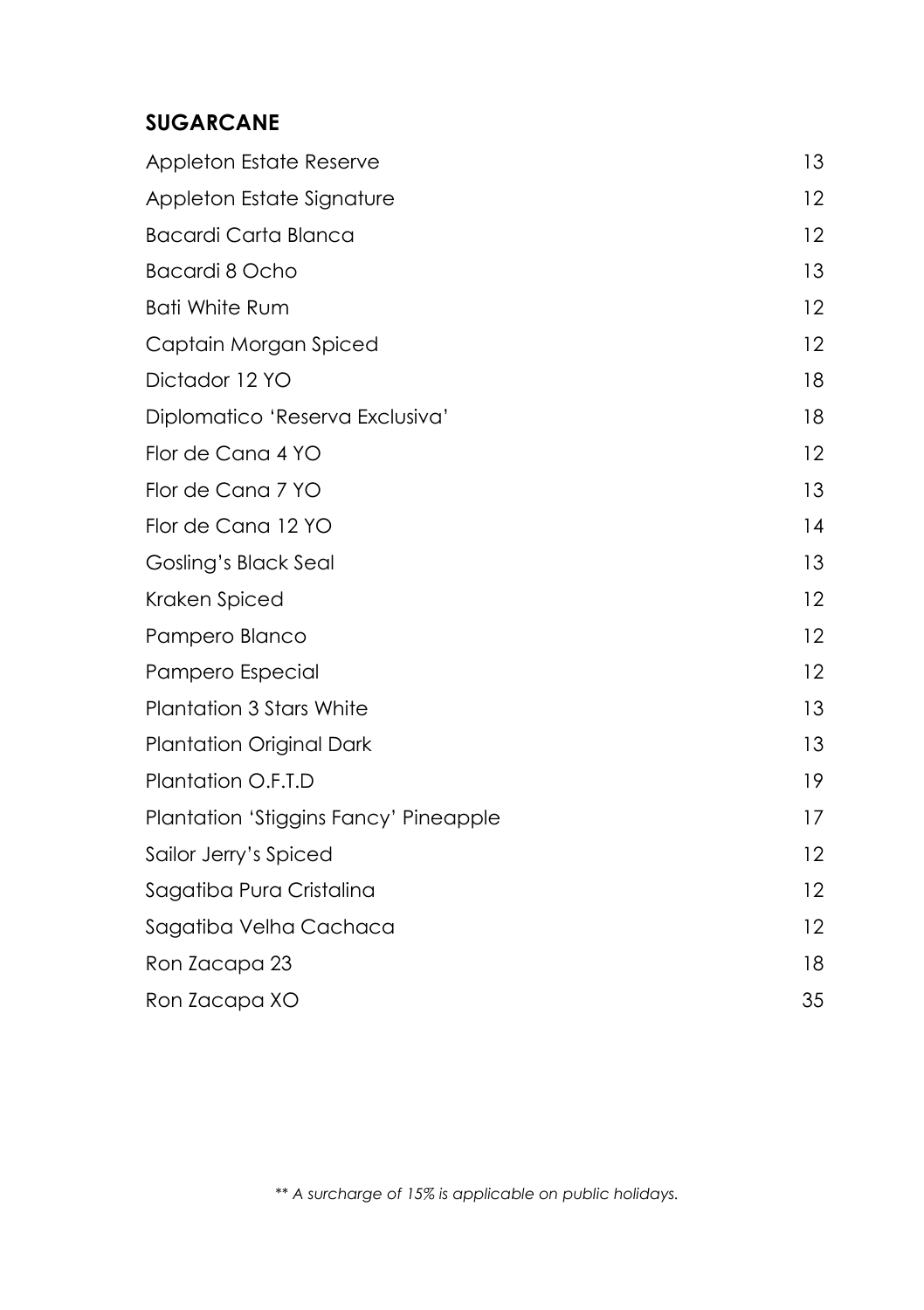#### **CORN**

| Baker's Bourbon              | 16 |
|------------------------------|----|
| <b>Buffalo Trace</b>         | 12 |
| <b>Bulleit Bourbon</b>       | 12 |
| Gentleman Jack               | 13 |
| Knob Creek Single Barrel     | 15 |
| Maker's Mark                 | 12 |
| Maker's 46                   | 16 |
| Michter's Small Batch        | 16 |
| Michter's Sour Mash          | 16 |
| Michter's Unblended American | 16 |
| Russell's Reserve 10 YO      | 16 |
| Wild Turkey American Honey   | 11 |
| Wild Turkey Rare Breed       | 16 |
| <b>Woodford Reserve</b>      | 13 |
| Weller 12 YO                 | 24 |

#### **RYE**

| <b>Bulleit Rye</b>                  | 13                |
|-------------------------------------|-------------------|
| Canadian Club                       | $12 \overline{ }$ |
| Knob Creek Rye                      | 15                |
| Mitchter's Straight Rye             | 16                |
| Rittenhouse Rye                     | 16                |
| Russell's Reserve Single Barrel Rye | 16                |
| <b>Wild Turkey Rye</b>              | 13                |
| Woodford Reserve Rye                | 15                |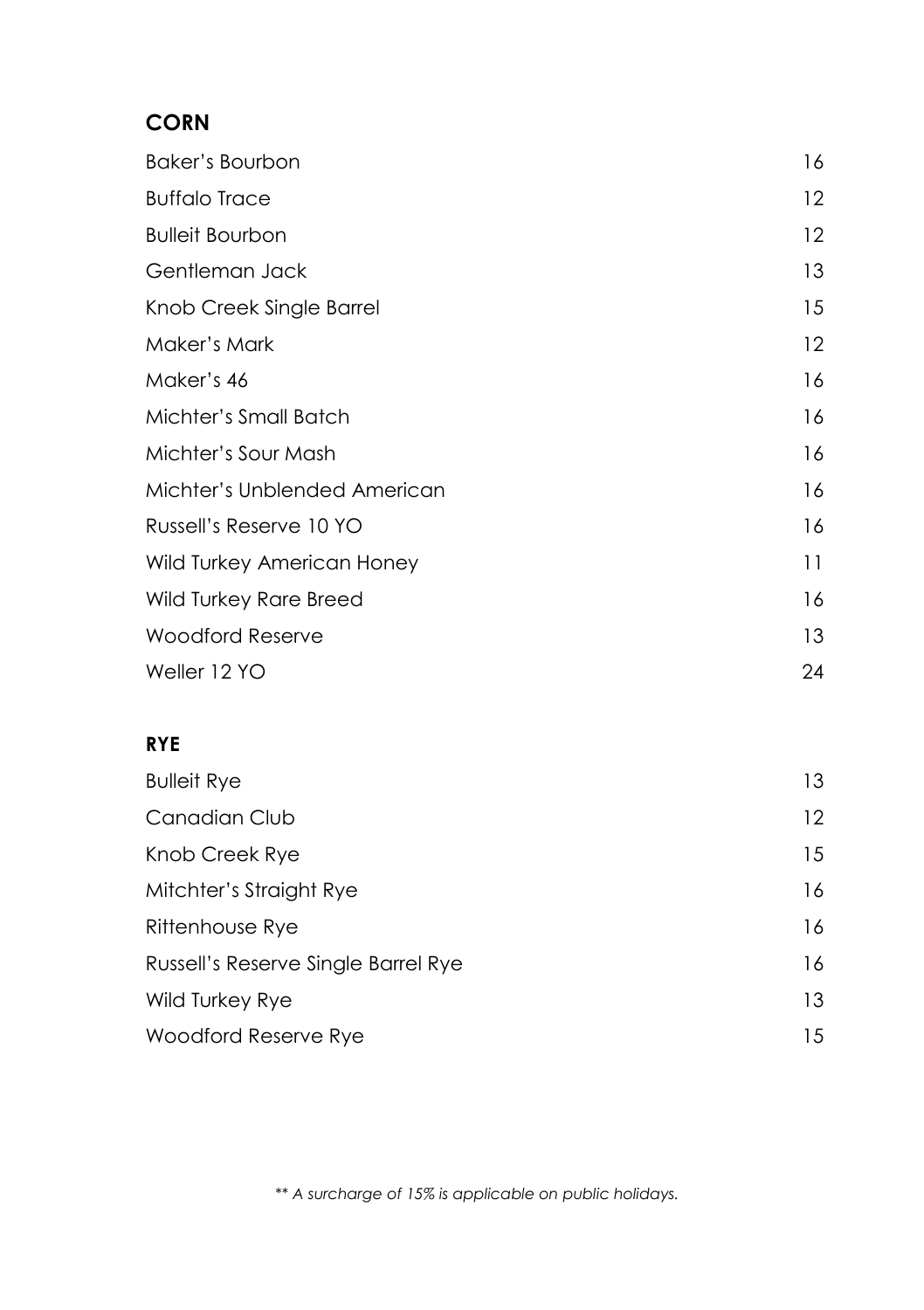#### **MALTED BARLEY**

| Balvenie 12 YO Double Wood              | 16 |
|-----------------------------------------|----|
| Balvenie 17 YO Double Wood              | 29 |
| BenRiach 10 YO                          | 18 |
| Bowmore 12 YO                           | 17 |
| <b>Bruichladdich the Classic Laddie</b> | 17 |
| GlenDronach 12 YO                       | 17 |
| GlenDronach 18 YO Allardice             | 38 |
| Glenfiddich 12 YO                       | 14 |
| Glenfiddich IPA Cask                    | 19 |
| Glenmorange 10 YO Original              | 14 |
| Glenmorangie 12 YO Lasanta              | 18 |
| Lagavulin 16 YO                         | 18 |
| Laphroaig 10 YO                         | 16 |
| Oban 14 YO                              | 17 |
| Talisker 10 YO                          | 15 |
| <b>VATTED</b>                           |    |
| Johnnie Walker Green                    | 15 |
| Monkey Shoulder                         | 12 |
| <b>BLENDED</b>                          |    |
| Johnnie Walker Black                    | 12 |
| Johnnie Walker 18 YO                    | 19 |

*\*\* A surcharge of 15% is applicable on public holidays.*

Johnnie Walker Blue Label 38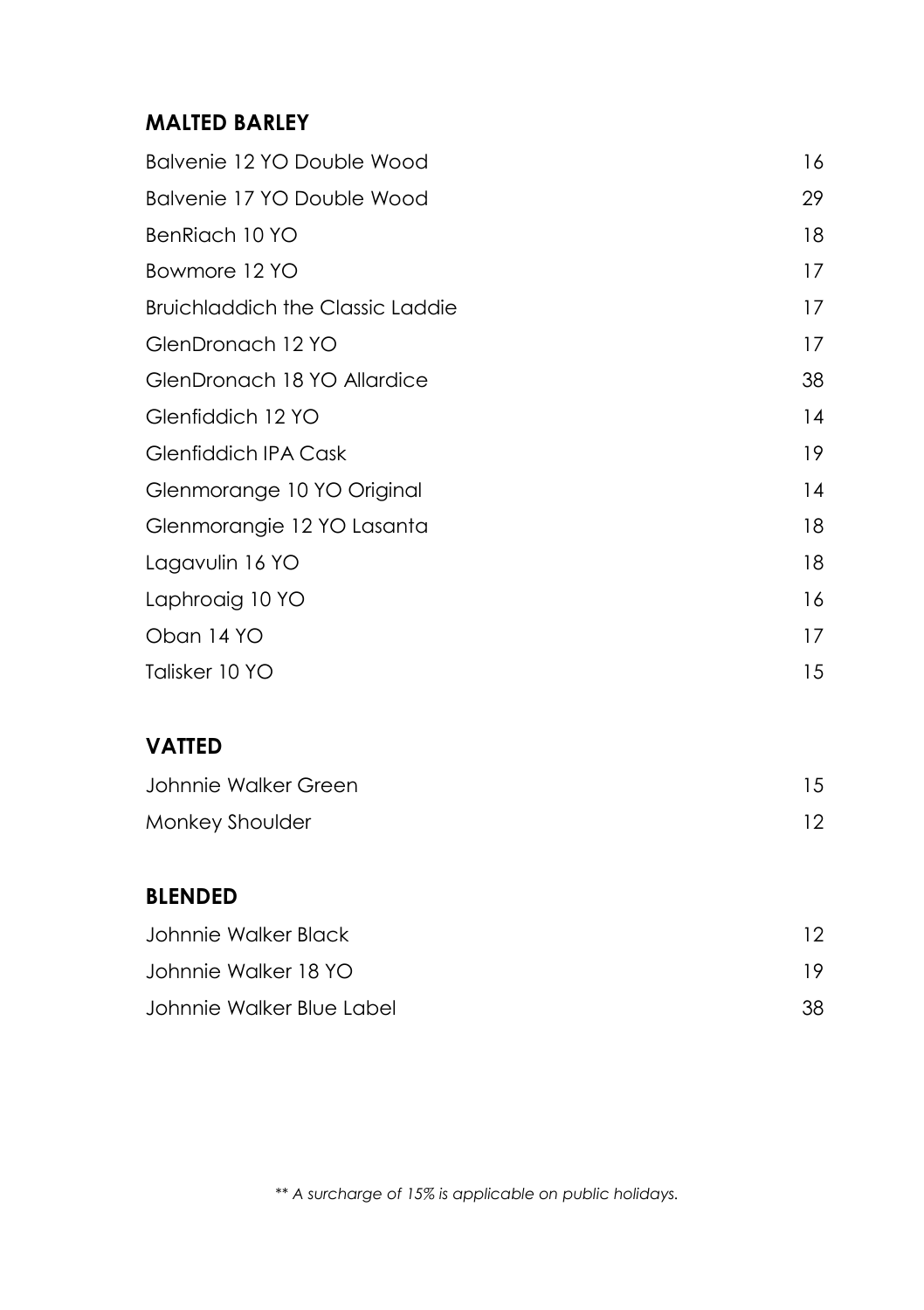### **AUSTRALIAN**

| Limeburners Peated                                 | 37 |
|----------------------------------------------------|----|
| Limeburners Port Cask                              | 25 |
| Limeburners Sherry Cask                            | 25 |
| SouWester 'Ice Chardonnay' Barrel Aged Single Malt | 28 |
| Starward Nova Cask                                 | 16 |
| Starward Two-Fold                                  | 16 |

#### **IRISH**

| Jameson         | 12 <sup>°</sup> |
|-----------------|-----------------|
| Roe & Co        | 15              |
| Redbreast 12 YO | 22              |

## **JAPANESE**

| Hakushu Distiller's Reserve  | 19 |
|------------------------------|----|
| Hakushu's 12 YO              | 28 |
| Hibiki Harmony               | 30 |
| Nikka Coffey Grain           | 22 |
| Nikka Coffey Malt            | 24 |
| Yamazaki Distiller's Reserve | 24 |
| Yamazaki 12 YO               | 38 |
|                              |    |